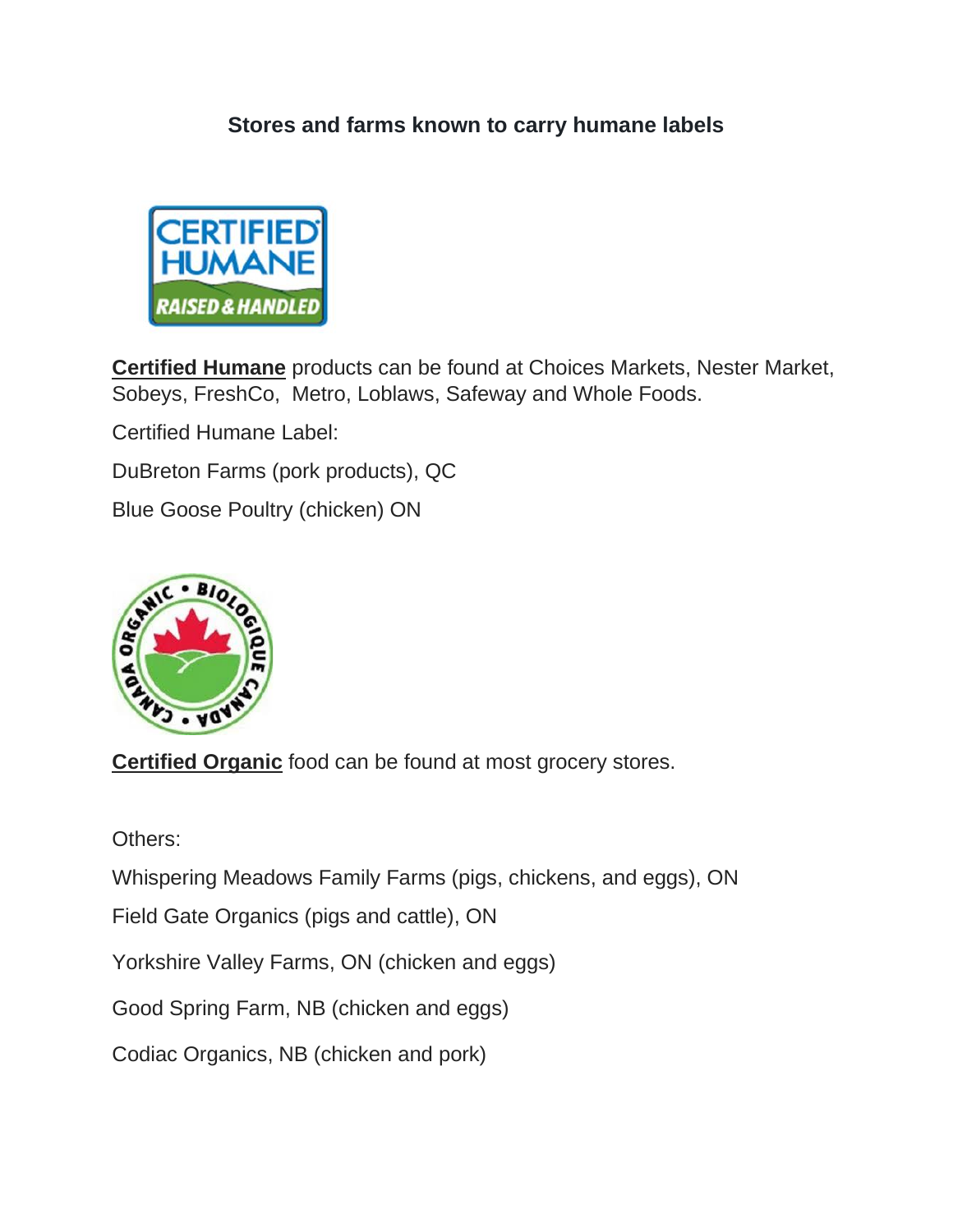# **Certified Pig Producers**



GAP Step 4 Label: *First Nature Farms, BC –* carried by Choice Markets and Whole Foods in BC



**AWA Label and SPCA Red Barn Label farms that sell at farmers' markets or online:**

*Keenan Family Farms, BC (AWA) Spray Creek Ranch, BC (AWA) Grassy Gnome Acres, BC (AWA) Harley Farms, ON (Red Barn) Sunworks Farm, AB (Red Barn) Sumas Mountain Farms, BC (Red Barn)*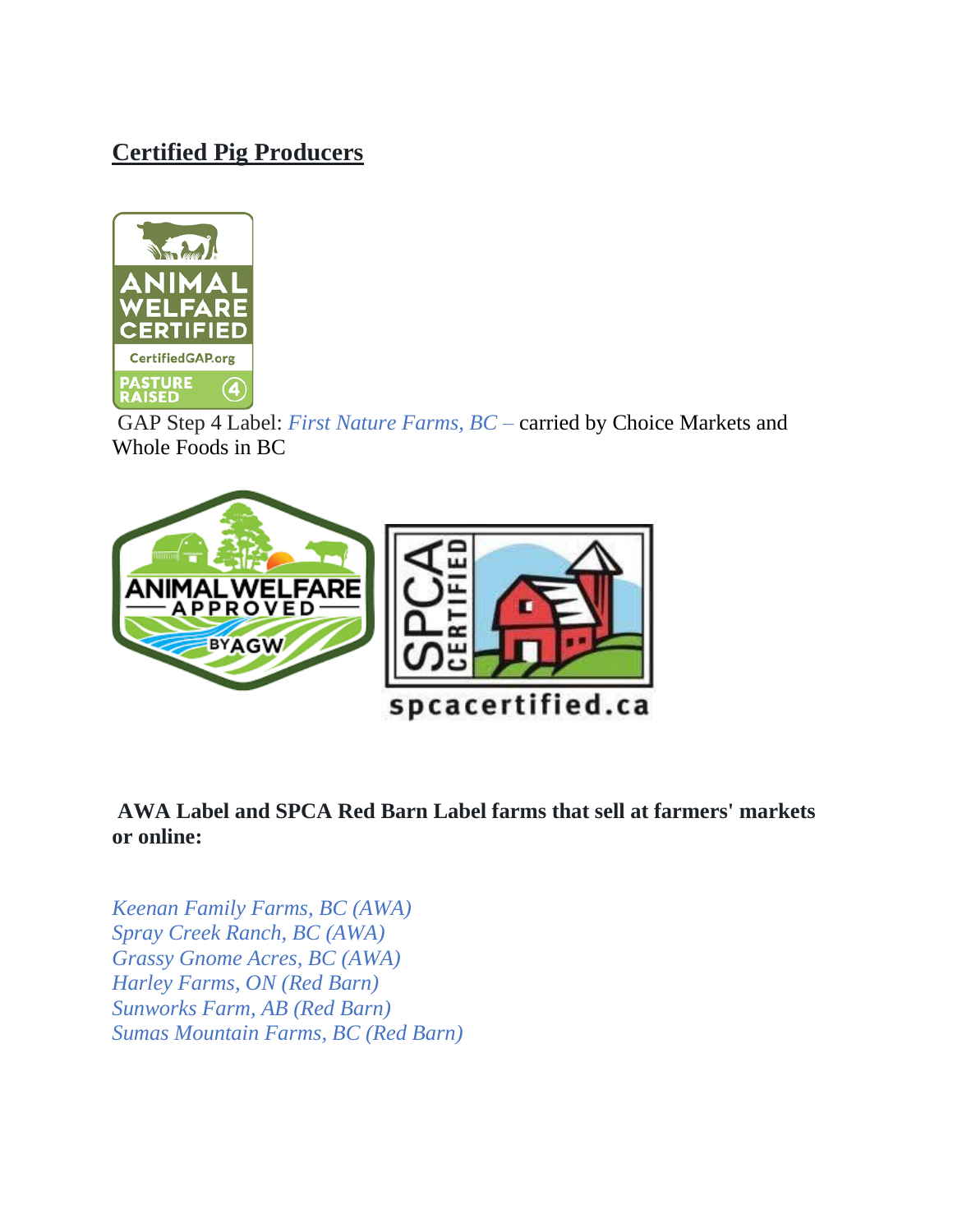## **Certified Cattle Producers**



#### **AWA Label farms that sell at farmers' markets and online:**

*[Mt. Sentinel Ranch –](https://agreenerworld.org/canada-family-farms-2/mt-sentinel-ranch-nanton-alberta/) Nanton, Alberta Plateau Cattle Co. – Nanton, Alberta [Flaghill Ranch](https://agreenerworld.org/canada-family-farms-2/flaghill-ranch-craigmyle-ab/) – Craigmyle, AB Iron Kreek Farm – [City, Red Deer County, AB](https://agreenerworld.org/canada-family-farms-2/iron-kreek-farm-city-red-deer-county-ab/) [Redtail Farms](https://agreenerworld.org/canada-family-farms-2/redtail-farms-castor-ab/) – Castor, AB [Scott Palmer Ranching, Ltd.](https://agreenerworld.org/canada-family-farms-2/scott-palmer-ranching-ltd-pincher-creek-ab/) – Pincher Creek, AB [Trail's End Beef –](https://agreenerworld.org/canada-family-farms-2/trails-end-beef-nanton-ab/) Nanton, AB [Willow Grove Ranch](https://agreenerworld.org/canada-family-farms-2/willow-grove-farm-hanna-ab/) – Hanna, AB [Full Nelsen Farms](https://agreenerworld.org/canada-family-farms-2/full-nelsen-farms-vegreville-ab/) – Vegreville, AB*

*TK Ranch – [Hanna, Alberta](https://agreenerworld.org/canada-family-farms-2/tk-ranch-hanna-alberta/)*

*[Rainbow's End Hay and Cattle –](https://agreenerworld.org/canada-family-farms-2/rainbows-end-hay-and-cattle-donalda-alberta/) Donalda, Alberta*

*Bison Du Nord – [Earlton, Ontario](https://agreenerworld.org/canada-family-farms-2/bison-du-nord-earlton-ontario/)*

*Heritage Cattle Company – Bailieboro, Ontario (available at Farm Boy) Big Rock Bison – [Shallow Lake, Ontario](https://agreenerworld.org/canada-family-farms-2/big-rock-bison-shallow-lake-ontario/) La Ferme Saint-Vincent – [Saint-Cuthbert, Quebec](https://agreenerworld.org/canada-family-farms-2/la-ferme-saint-vincent-saint-cuthbert-quebec/)*

*Whiskey Creek Ranch – [Rose Prairie, British Columbia](https://agreenerworld.org/canada-family-farms-2/whiskey-creek-ranch-rose-prairie-british-columbia/)*

*[Big Bear Ranch](https://agreenerworld.org/canada-family-farms-2/big-bear-ranch-horsefly-bc/) – Horsefly, BC*

*[Robson Valley Sheep Company](https://agreenerworld.org/canada-family-farms-2/robson-valley-sheep-company-mcbride-british-columbia/) – McBride, British Columbia*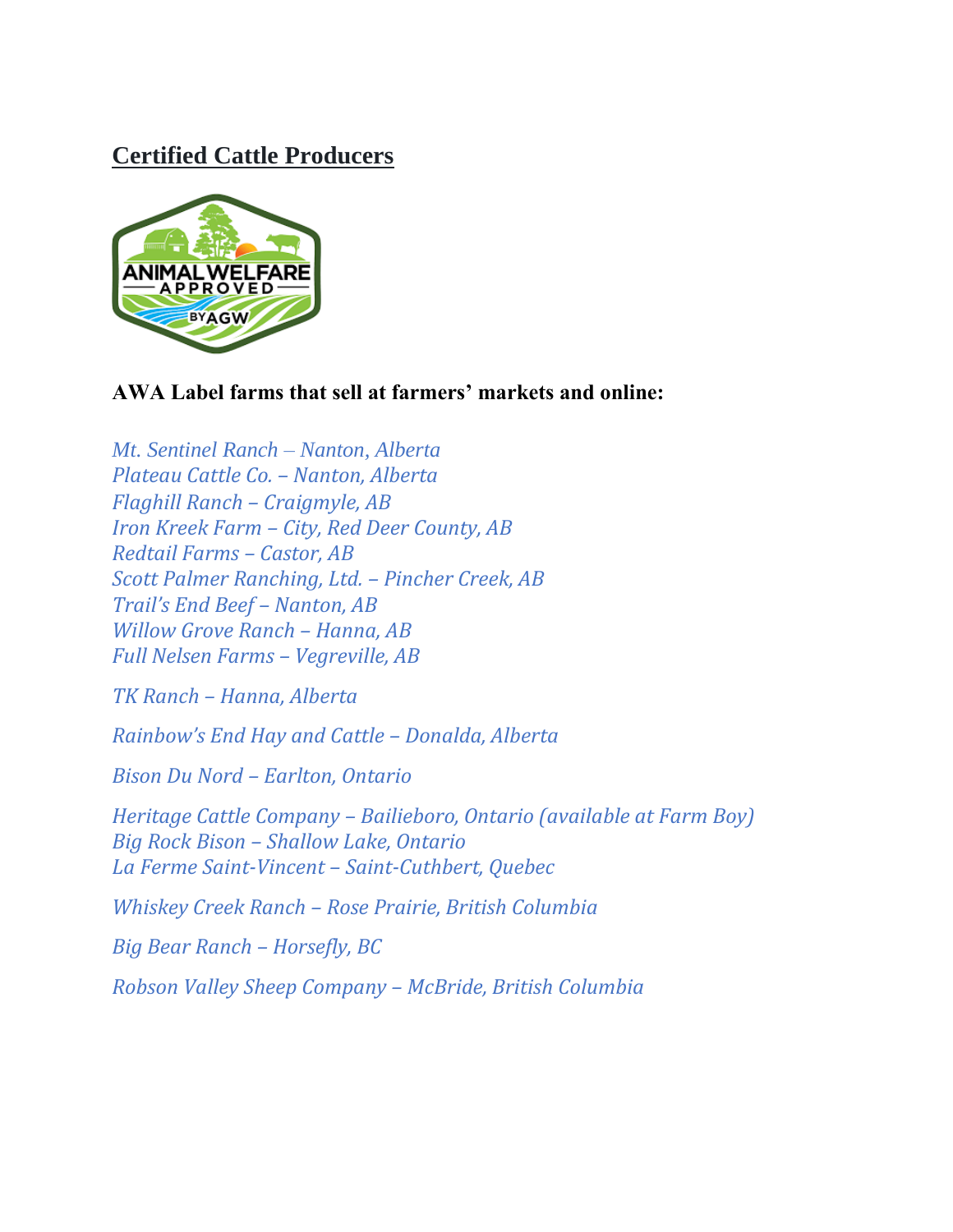

*Harley Farms - Keene, Ontario*



## **GAP Step 4 Label farms:**

*Bradner Farms/Black Canyon Ranch, Abbotsford, BC*

*Blue Goose Cattle Company, North Vancouver, BC*

### **Supermarkets that carry AWA Label or GAP step 4 Label beef:**

Whole Foods

Farm Boy (Heritage Beef)

Thrifty Foods (Black Canyon Ranch/Bradner Farms)

Nature's Emporium (Heritage Beef)

Butcher shops:

Tarini Bros., Quality Meats and Yves Prime Cuts butcher shops. (Bison Du Nord)